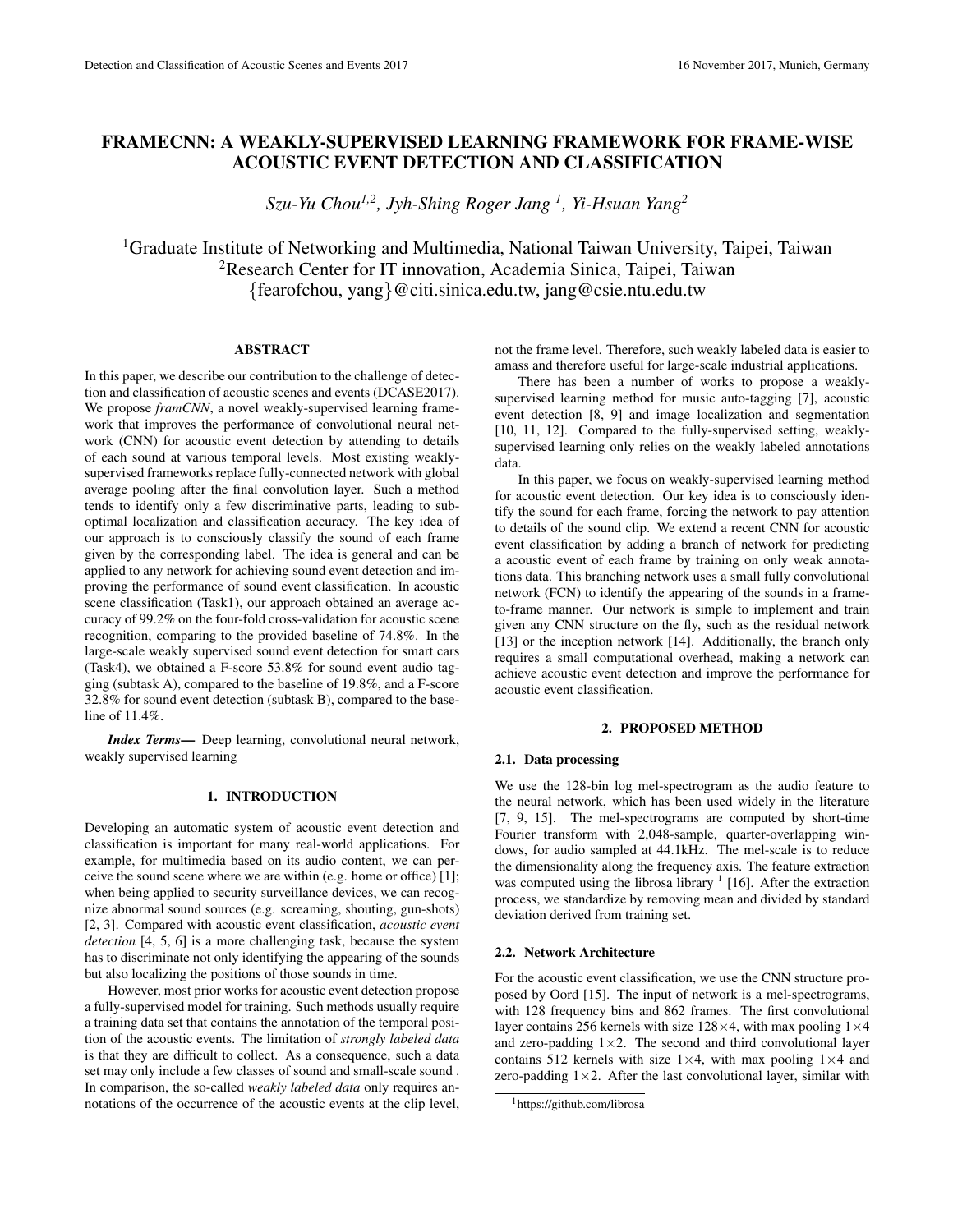Oord [15], we apply a global temporal pooling layer across the entire time axis. In the global temporal pooling layer, we concatenate the output of three pooling methods the mean, the maximum and the variance, leading to an output size of 1 536 for this layer. Finally, we use two fully-connected layers with 1,024 neurons for learning high-level representation and use the learnt high-level representation to classify the acoustic event.

For the acoustic event detection, we add a branch on the same CNN structure after the last convolutional layer. In the branch, we employ transpose convolution network to reconstruct the original audio of activations and perform frame-wise classification by training on weakly annotation data. The first transpose convolutional layer contains 512 kernels with size  $1\times4$ , with stride  $1\times4$ . The second transpose convolutional layer contains 256 kernels with size  $1\times4$ , with stride  $1\times4$ . Finally, we use convolutional layer containing the number of class kernels with size  $1 \times 1$  to predict the framewise class label. While training, we assume that all the frames of a clip have the same class label as the clip.

Note that the global temporal pooling layer and the FCN structure allows the model to process audio clips of variable length for acoustic event detection and classification.

## 3. EVALUATION

# 3.1. Acoustic scene classification

In this task, we compare the provided baseline results. The baseline system is a deep neural network using log mel-band energies with 5 context frames as features. The feature is extracted with a frame size of 40ms and 20ms hop size. The network contains two fully-connected layers with 50 neurons and uses dropout technique to avoid overfitting. For the classification task, the decision layer uses the softmax function as output activation function. Table 1 shows the average classification accuracy over 4 evaluation folds for acoustic scene classification. As can been seen, our network obtains an accuracy of 99.2%, compared to the average baseline of 74.8%. The result demonstrates our network significantly outperforms the baseline system. On the other hand, we found our weaklysupervised framework can not only perform frame-wise classification but also improve the performance of classification accuracy. Note that we did not use any output of frame-wise classification to make the clip-level decision.

## 3.2. Large-scale weakly supervised sound event detection for smart cars

The evaluation of sound event detection for smart cars are divided into two subtasks. The first task (subtask A) considers the sound event detection without timestamps, which is similar to acoustic multi-lable classification (i.e. we only need to identify the appearing of sound in audio). The evaluation metrics is based on class-level F1-score. The second task (subtask B), on the other hand, considers the sound event detection with timestamps, which means that we need to identify a boundary for the appearing of sound in audio. This subtask considers two evaluation metrics: segment-based error rate and segment-based F1-score, using one-second segments. The model and feature extraction of baseline system is the same with the one for acoustic scene classification, but it uses the sigmoid function as output activation function.

Table 2 compares three metrics F1-score, precision and recall with class-level of subtask A for sound event detection without

Table 1: Experimental result for acoustic scene classification accuracy, averaged over 4 evaluation folds

| <b>Acoustic Scene</b> | <b>Baseline</b> | Proposed Method |
|-----------------------|-----------------|-----------------|
| <b>Beach</b>          | 75.3%           | $98.6\%$        |
| <b>Bus</b>            | 71.8%           | 100.0%          |
| Cafe / Restaurant     | 57.7%           | 100.0%          |
| Car                   | 97.1%           | 98.8%           |
| City center           | 90.7%           | 99.3%           |
| Forest path           | 79.5%           | 98.7%           |
| Grocery store         | 58.7%           | <b>99.6%</b>    |
| Home                  | 68.6%           | $98.1\%$        |
| Library               | 57.1%           | 99.0%           |
| Metro station         | 91.7%           | 99.3%           |
| Office                | 99.7%           | 99.7%           |
| Park                  | 70.2%           | 99.0%           |
| Residential area      | 64.1%           | 98.2%           |
| Train                 | 58.0%           | $98.9\%$        |
| Tram                  | 81.7%           | 100.0%          |
| Overall accuracy      | 74.8%           | 99.2%           |

Table 2: Experimental result of subtask A for sound event detection without timestamps

| Class-based           | <b>Baseline</b> | frameCNN |
|-----------------------|-----------------|----------|
| F <sub>1</sub> -score | $13.1\%$        | 53.8%    |
| Precision             | $12.2\%$        | 54.0%    |
| Recall                | 14.1%           | 55.4%    |

timestamps. As we can see, the proposed method achieves an F1 score of 50.0%, compared to the baseline of 13.1%. The result shows our network performs remarkably better than the baseline system. On the other hand, the result of subtask B is shown in Table 3. Again, our model also can perform well by given the boundary of time. As we can see, the value of F1-score metric of the subtask B is much lower than the subtask A, which demonstrates the difficulty of identifying the boundary of the sound in audio by training the model with only the weak annotation.

#### 4. CONCLUSION

In this paper, we presented a novel weakly-supervised framework to enforce the deep learning network by discriminating to meticulous detail of each sound. Extending a recent convolutional neural network for acoustic event classification, we add the branch of network for directly predicting a acoustic event of each frames by training on only weak annotations data. Our experiment on three tasks shows that our network outperforms the baseline system in acoustic scene classification and weakly supervised sound event detection. Moreover, The proposed network can be added on any CNN structure,

Table 3: Experimental result of subtask B for sound event detection with timestamps

| Segment-based metric  | Baseline | frameCNN |
|-----------------------|----------|----------|
| Error rate (ER)       | 1.02     | 0.86     |
| F <sub>1</sub> -score | 13.8%    | 32.8%    |